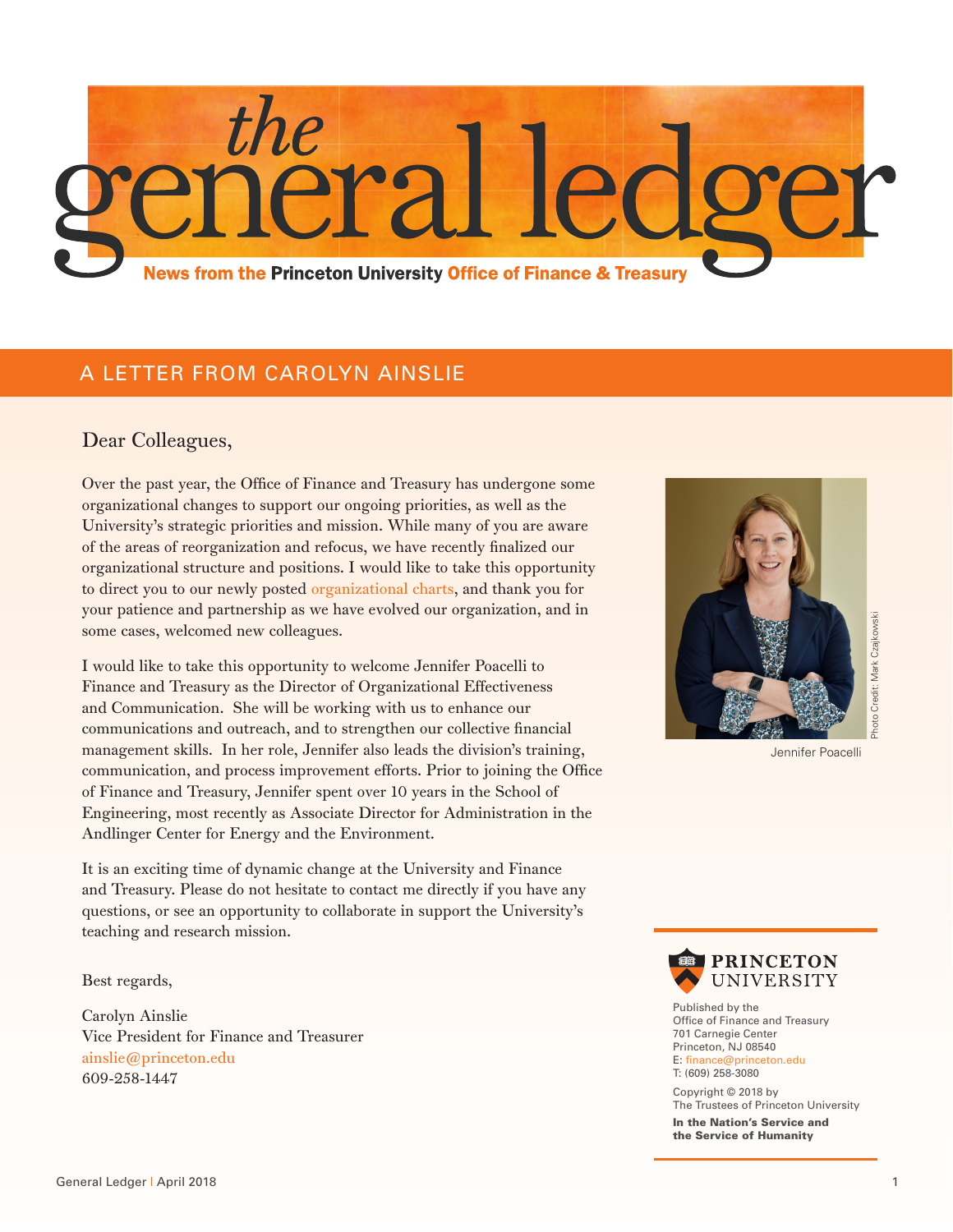# **Year End Close 2018**

### Year End Close Webpages

The [Year End Close 2018 webpages](https://finance.princeton.edu/how-to/financial-management/year-end-close/) have been updated on the Office of Finance and Treasury website. The detailed year end close calendar is now available with deadlines for close, as well as clean up items that can be completed now to assist with the close process.

### Subscribe to the RSS for Year End Updates!

As in previous years, any deadlines, updates to the calendar, system outages, and new information, will be communicated via the Prime Portal and RSS feed. If you are not currently receiving RSS updates in your email inbox, and would like to, detailed instructions on how to self-subscribe are available [online](https://finance.princeton.edu/how-to/prime-information-trainin/getting-started/subscribe-to-the-rss-news/index.xml).

### Year End Close Information Sessions

To support the Year End Close process, the Office of Finance and Treasury will offer two Information Sessions, where participants will receive information about the FY18 Year End Close.

- Tuesday, May 1, 1:00 p.m. to 2:30 p.m. Frist, MPR A
- Thursday, May 3, 10:30 a.m. to 12:00 p.m. Frist, MPR A
- To register, visit the [Employee Learning Center.](https://fed.princeton.edu/cas/login;jsessionid=94D8A57E8656471ABEA59E0A51D7F085?locale=en&service=http%3A%2F%2Fputrain.learn.com%2Fcustom%2FcustomLoginHandler.asp%3Fdebug%3Dn%26lcid%3D178409%26page%3D103)

## **Updated Information Warehouse Landing Page**

The Office of Information Technology is upgrading the Information Warehouse the weekend of April 28. Users can expect to see changes to the overall look and navigation of the Information Warehouse, while report prompts, outputs, and data remain the same. In support of this upgrade, the Office of Finance and Treasury has created a new Prime Financial Report landing page, accessible from the Prime Portal's "Reporting" button beginning April 30.

To learn more about the new Prime Financial Report landing page, a brief overview training video called, "What's New & Different: Prime Financial Information Warehouse New User Interface" will soon be available to view online on the Office of Finance and Treasury website, and the Financial Report landing page for your reference. An RSS will be sent as soon as the video is available. The video will provide a brief overview of the landing page and user interface, the new navigation sidebar, report and folder listings, as well as how to access reports in the new layout. If you have any questions, contact the Financial Service Center, finance@princeton.edu or (609) 258-3080.



## IRS Tax Withholding **Calculator**

The IRS recently released the [2018 Form W-4,](https://www.irs.gov/pub/irs-pdf/fw4.pdf) Employee's Withholding Allowance Certificate, and its updated [Withholding Calculator.](https://www.irs.gov/individuals/irs-withholding-calculator) Both the form and the calculator have been updated to reflect changes in the tax law made by the Tax Cuts and Jobs Act. The IRS suggests employees do a "Paycheck Checkup," to ensure that the correct amount of tax is being withheld from their paycheck.